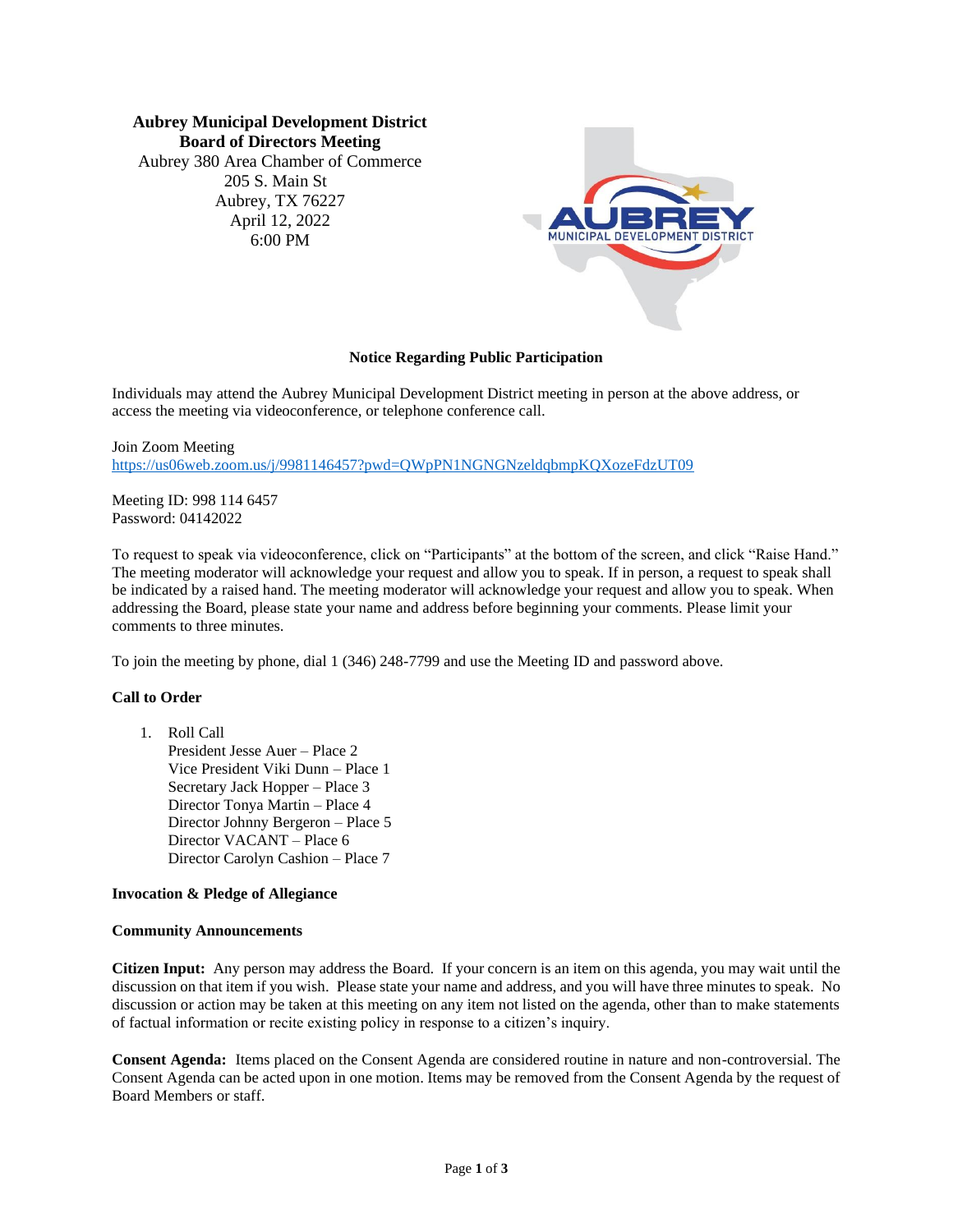- 2. Consider and act on the March 8, 2022 AMDD Regular Meeting Minutes.
- 3. Consider and act on the March 12, 2022 AMDD Special Meeting Minutes.
- 4. Consider and act on the February 2022 Financial Report.
- 5. Consider and act on the March 2022 Financial Report.
- 6. Consider and act on amendment to lease for AMDD owned property located at 205 South Main St.

## **Regular Agenda**

- 7. Discuss and consider action on amendments to the AMDD FY 2021-2022 budget.
- 8. Discuss and consider action on appointment of an attorney to serve as legal counsel for the District.
- 9. Discuss and consider action on the development of a Strategic Plan for the District.
- 10. Discuss and consider action on grant funding requests from non-profits.
- 11. Discuss and consider action regarding building repairs and renovations to District owned property located at 205 South Main St.

### **Staff Reports**

- 12. Executive Director's update
- 13. Projects update
	- a. Receive update on downtown TXDOT project.
- 14. Marketing update

**----------------------------------------------------------------------------------------------------------------------------**

### **\*\*\*EXECUTIVE SESSION\*\*\***

*In accordance with Texas Government Code, Section 551.001, et seq., the Aubrey Municipal Development District will recess into Executive Session (closed meeting) to discuss the following:*

- **A. Section 551.087** Discuss or deliberate regarding commercial or financial information that the AMDD has received from a business prospect that the AMDD seeks to have locate, stay, or expand in or near the territory of the AMDD and with which the AMDD is conducting economic development negotiations; or to deliberate the offer of a financial or other incentive to a business prospect.
- B. **Section 551.074** Deliberate the appointment, employment, evaluation, reassignment, duties, discipline, or dismissal of an AMDD officer or employee; or hear a complaint or a charge against an AMDD officer or employee.

### **Motion to adjourn into Executive Session. Time: \_\_\_\_\_\_\_\_\_\_\_\_\_\_\_\_\_**

**--------------------------------------------------------------------------------------------------------------------------------------------**

**Reconvene into Open Session: Time: \_\_\_\_\_\_\_\_\_\_\_\_\_\_\_\_\_\_\_** In accordance with Texas Government Code, Chapter 551, the Aubrey Municipal Development District will reconvene into Regular Session to consider and take appropriate action, if any, regarding any items discussed in Executive Session.

### **-ADJOURN-**

I, Leslyn Blake, Executive Director, certify that this Notice of Meeting was posted, per the Open Meetings Act, on the official bulletin board at the City Hall of the City of Aubrey, Texas and on the City's website at www.aubreytx.gov in accordance with Chapter 551, Texas Government Code, and shall remain posted until the meeting is adjourned.

I certify that the attached notice and agenda of items to be considered by the Municipal Development District Board of the City of Aubrey, Texas was removed by me from the official bulletin board of the City of Aubrey, Texas, 107 South Main St, Aubrey, Texas on the \_\_\_\_\_\_\_\_\_\_day of \_\_\_\_\_\_\_\_\_\_\_\_\_\_\_\_\_\_\_, 2022.